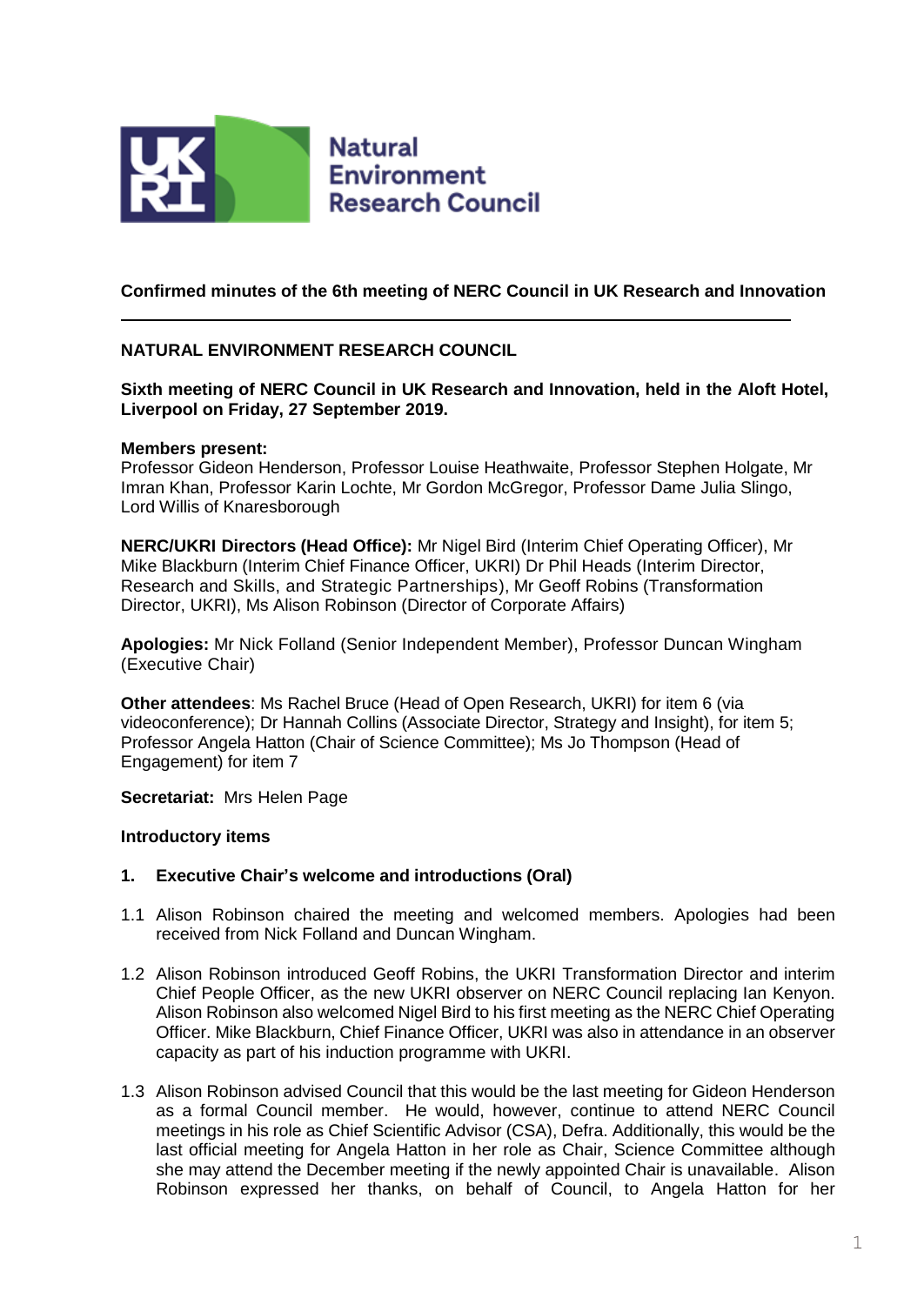chairmanship of Science Committee.

- 1.4 Alison Robinson asked members for any updates to their declared interests. None were declared.
- 1.5 Alison Robinson asked members for any amendments and matters arising from the minutes of the previous meeting. One query was raised regarding agreement of the budget for the runway at Rothera and Nigel Bird advised that confirmation of the funding had not yet been received. The minutes of the fifth meeting were confirmed as a true and accurate record.
- 1.6 Alison Robinson advised that the majority of the actions listed on the Decisions and Actions paper were either completed or on the agenda. Alison Robinson explained that a substantive update would be provided in December on progress on an international comparison of the Infrastructure Roadmap (6.8).
- 1.7 Council noted that two items were due to be discussed further in December and asked whether any update might be provided on their progress; Discovery Science analysis (8.6) and the Training Portfolio (14.2). Alison Robinson advised that she would provide an update on progress with the Discovery Science analysis as part of the Executive Chair update and Phil Heads explained that the Training Portfolio item would be discussed at the next Science Committee meeting before being brought to Council in December.

# **2. Executive Chair's update (Oral)**

- 2.1 Alison Robinson gave an oral update on some of the key activities since the previous Council meeting.
	- i. RRS *Sir David Attenborough* Royal Naming Ceremony

Alison Robinson expressed her thanks to Nigel Bird and his team on the delivery of the new research ship, the RRS *Sir David Attenborough*. Alison Robinson asked for thanks, on behalf of Council, to be extended to the communications team at BAS, BGS and those involved at NERC Head Office who had organised the successful naming ceremony.

ii. Honours

Alison Robinson advised Council that a very successful last round of Honours had resulted in the following being recognised in the Queen's Birthday Honours; Professor Sir Ian Boyd Knighthood; Professor Tamara Galloway OBE; Professor Hannah Cloke OBE; Professor Melanie Leng MBE; Professor Corinne Le Queré CBE; Professor Paul Bates CBE; Professor Richard Betts MBE; Professor Lynne Boddy OBE.

iii. Council member recruitment

Alison Robinson advised that Council member interviews had been held recently for three new members of NERC Council. There had been a strong field of good candidates with a business focus which was one of the areas highlighted as requiring more expertise in the recent Council self-assessment exercise. Announcements on the successful candidates would be made following UKRI confirmation.

iv. Thwaites Glacier

Alison Robinson advised that BAS was currently part of a NERC/US National Science Foundation (NSF) funded programme at the Thwaites Glacier and early reports indicated that the science and logistics were going very well.

v. Smart Sustainable Plastic Packaging (SSPP) Alison Robinson informed Council that the SSPP Programme had received formal approval from BEIS and Treasury in July 2019 and work had started in August. With £60m of public investment through the Industrial Strategy Challenge Fund (ISCF) and a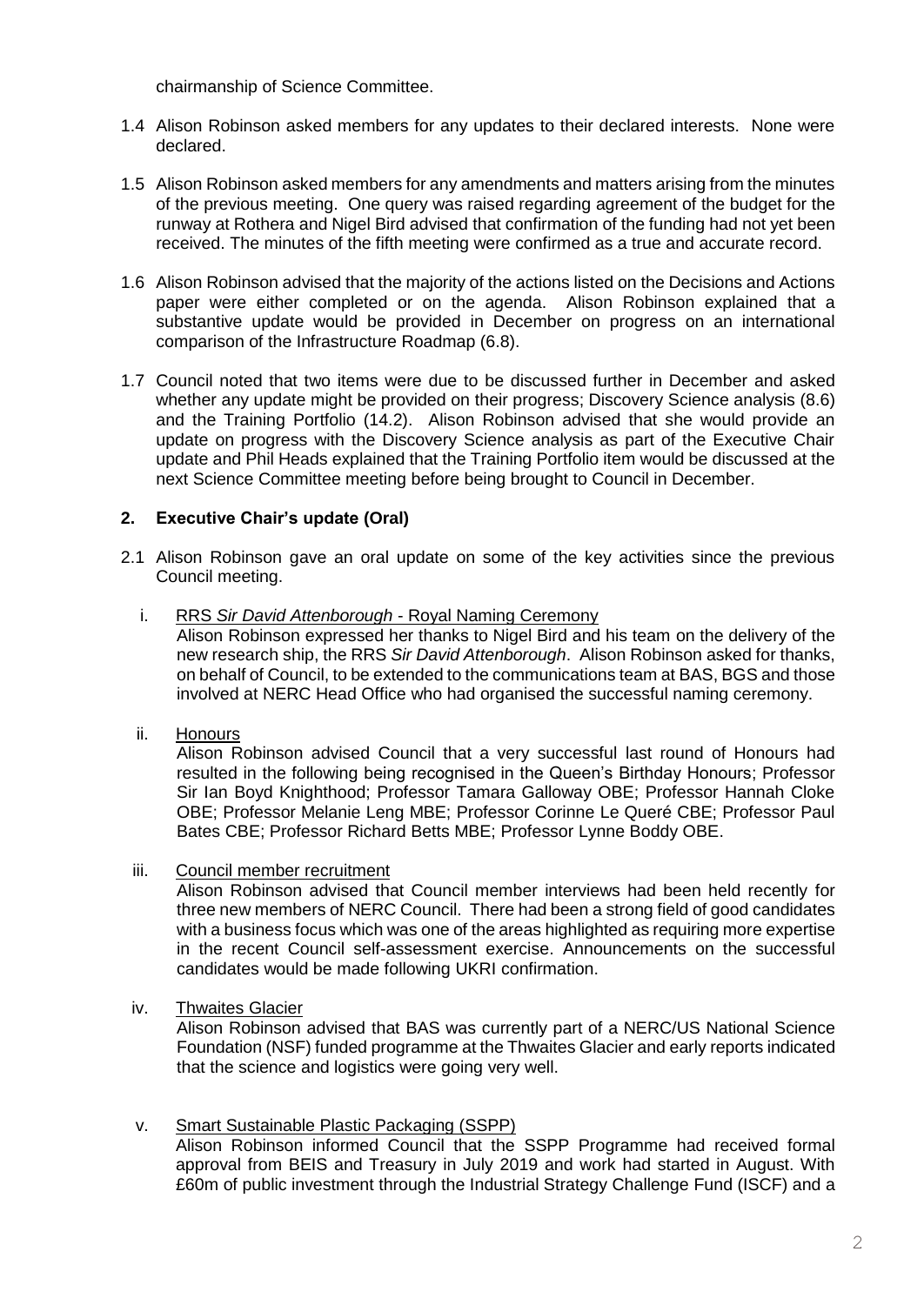target of £149m industry co-investment the programme was due to run from 2019/20 – 2024/25.

Alison Robinson advised that Duncan Wingham was the Senior Responsible Officer for UKRI with the challenge team led by an Interim Challenge Director (ex-External Affairs Director at Suez). A Programme Board and external Challenge Advisory Group had been established and inaugural meetings had taken place. The first academic call would be in January 2020 with the first demonstration call in December 2019.

Council asked for clarification on how the funding would be allocated as the first two calls contained a fairly small portion of the overall total. Alison Robinson confirmed that there would be approximately £12m for the academic call and that the majority of the matched industry funding would be on the innovation rather than the research side. Council were keen to ensure a coordinated interface between the industrial and academic calls and Alison Robinson confirmed that the programme board were considering this aspect and a further update on this would be provided at the December meeting.

**ACTION**

### vi. Climate and Environmental Risk Analytics for Resilient Finance Programme

Alison Robinson advised that the joint initiative with Innovate UK was progressing well; Climate and Environmental Risk Analytics for Resilient Finance programme. A draft Announcement of Opportunity was being developed and discussions had taken place with BEIS Green Finance and the new Green Finance Institute with the programme launched as part of the Government's Green Finance Strategy in July. A further update would be provided at the December meeting.

# **ACTION**

Julia Slingo reminded Council that she had attended a major conference in London recently organised by the Geneva Association which had involved world leading climate scientists and financial institutions. Julia Slingo highlighted the importance of ensuring international partnership opportunities were considered as well as openness, transparency and impartiality. Julia offered to liaise with the Geneva Association if this would be helpful as they were the umbrella organization for the leading insurers in the world. Julia Slingo advised that the work in this area was moving at a fast pace and emphasised the opportunity for the UK and NERC, in particular, to take a leadership position globally and regard this as an initial step, noting the complexity meant further initiatives could build on this call.

Council endorsed the comments made by Julia Slingo with regard to the international dimension and highlighted that this area had been the focus of the UN in recent weeks, also noting that finance institutions were looking for more data to make their decisions and it would be important for the UK environmental science community to play a large part.

## vii. Strategic Priority Funds (SPF)

Alison Robinson advised that the SPF Wave 2 ministerial announcements had now been made:

- Space Weather Innovation, Measurement Modelling and Risk (SWIMMR) (Science and Technology Facilities Council (STCF) led) £20m, announced by the Prime Minister on 24 September
- Clean Air: Future Challenges (NERC led) £22m, (Complements the wave 1 clean air investment with an additional focus on indoor air quality and particulates)
- Greenhouse Gas Removal Demonstrators (NERC led)  £32m
- Sustainable Management of UK Marine Resources (NERC led) £12m
- Involved with Biotechnology and Biological Sciences Research Council (BBSRC) and Engineering and Physical Sciences Research Council (EPSRC) led initiatives: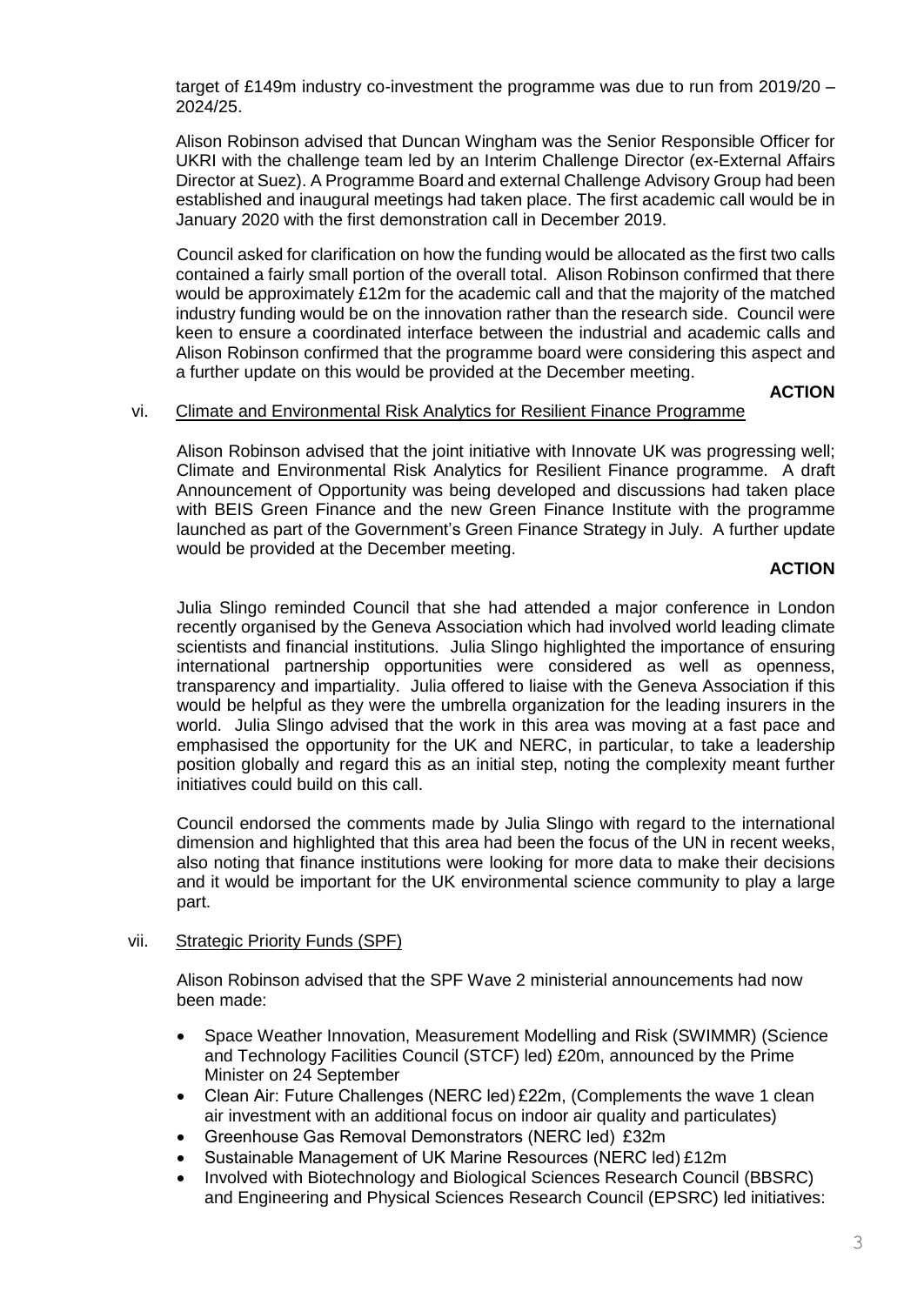Food Systems; National Interdisciplinary Circular Economy Research Programme; and Harnessing Exascale Computing.

Council queried whether there was sufficient capacity in the UK academic community to deliver on such a large scale. It was acknowledged that, for these existing SFP programmes, the research leaders and expertise existed and that there was sufficient interest were the funding to be made available. Council noted that one of the priorities of future SPF bids would be to build the capacity to deliver and Council would have a role to play to support the research councils to work collaboratively with their communities to develop this.

Stephen Holgate declared an interest as he had been appointed a Clean Air Champion for UKRI. He noted that this role involved interfacing with all of the relevant organisations including industry, health and atmospheric sciences and, in his view, the community was ready.

#### viii. Fund for International Collaboration (FIC)

Alison Robinson advised Council of the successful NERC FIC Wave 1 awards:

- Tackling AMR in the environment  $(£3.5m)$  lead partner India
- Delivering Healthy Soils: Signals in the Soil (£8.3m) lead partner USA
- Climate, environment and health  $(£3.5m)$  lead partners USA and Sweden

and Wave 2 awards:

- The Changing North Atlantic Ocean and its Impact on Climate (£5.11m) lead partner USA
- UK-Canada Globalink Phd Exchange Scheme (£1.4m) lead partner Canada

#### ix. Governance, Responsibilities and Ownership (GRO) programme

Alison Robinson informed Council that final approval had now been received from the Science Minister and HM Treasury for the National Oceanography Centre (NOC) and the Centre for Ecology and Hydrology (CEH) to become independent. Council noted that in the public announcement, the long-standing commitment by NERC Council of the importance of sustaining long-term funding to its research centres was referenced. Alison Robinson thanked Council for their continued support for the GRO programme.

#### x. NERC Director recruitment

Alison Robinson informed Council that interviews had been held recently for two posts; Director, Strategic Partnerships and Director, Research and Skills. Negotiations were taking place with the preferred candidate for the Director, Strategic Partnerships whilst final interviews for the Director, Research and Skills were due to take place in October. Alison Robinson expressed thanks on behalf of NERC to Julia Slingo for her help on the interview panel.

#### xi. Transformation

Alison Robinson invited Geoff Robins to provide an update on the UKRI Transformation programme. Geoff Robins that the transformation plan was available to UKRI staff via the InfoHub and comprised four work-streams; people, process, system, and organisation. The content of the plan was currently focused on improving areas such as HR and IT/IS alongside the introduction of a unified Funding Service capability. Discussions on the next phase of the plan outline plan which would focus on the long term future of UKRI were now underway.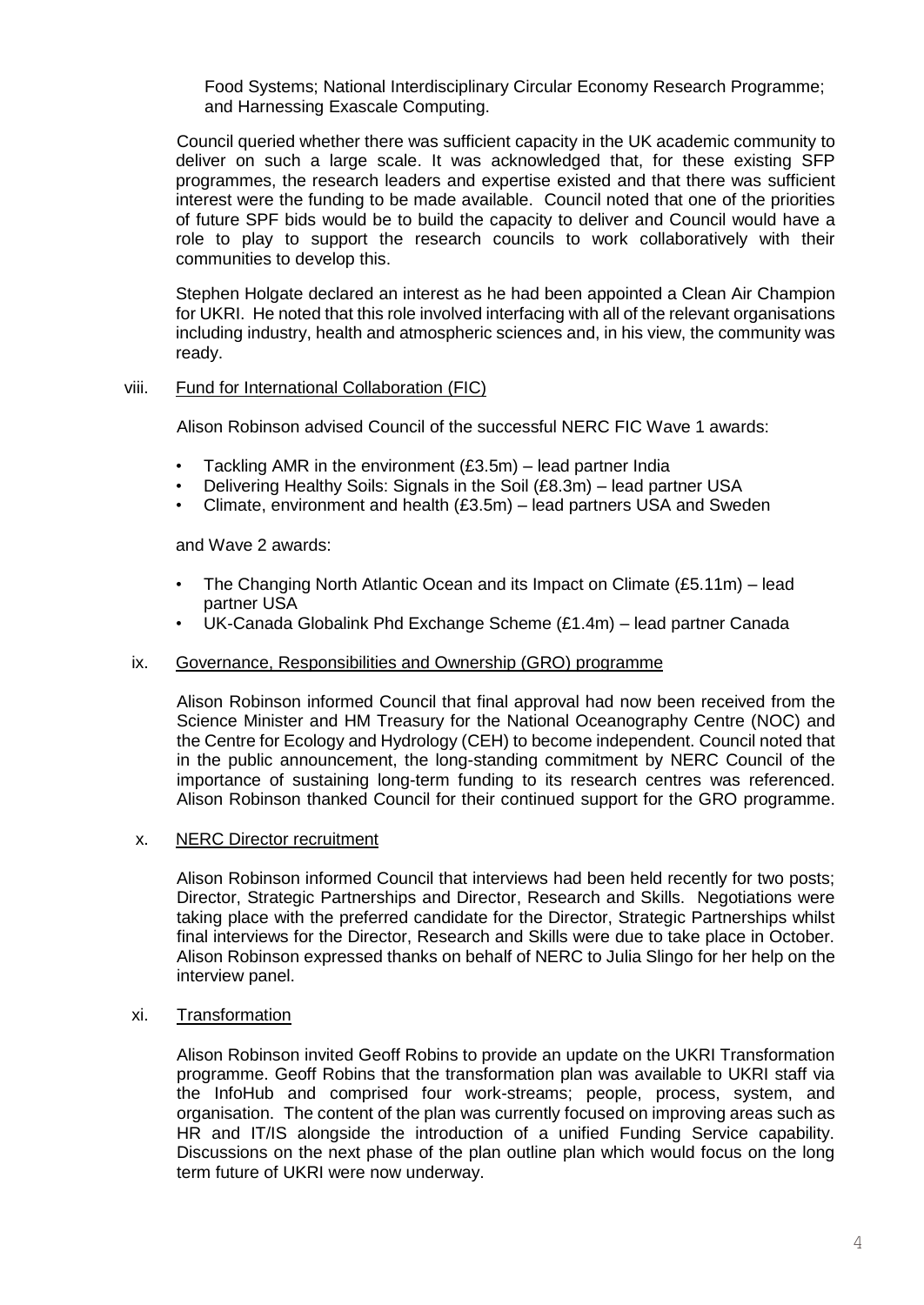Mike Blackburn added that, as part of the Funding Service work, UKRI had been conducting a review to simplify the grant application and review process. There had been engagement with the research community to capture ideas on how to improve the process. Mike Blackburn emphasised that, with the intention to move to 2.4% GDP by 2027, it would be important to be prepared for this increase in funding.

Council commented that they would welcome more information on the long-term vision for UKRI and suggested that the recently appointed Directors of Strategy and Governance, Emma Lindsell and Isobel Stephen, might attend a future meeting to provide more detail on UKRI strategy before it was signed off. Geoff Robins indicated that they would be pleased to present the strategy at a future meeting and advised that initial thoughts on this would be presented to the UKRI Board in December.

# **ACTION**

### xii. Delivery Plan

Alison Robinson informed Council that the Delivery Plan had been officially launched on 10 June.

## xiii. UKRI Lead

Alison Robinson reminded Council that Duncan Wingham was the UKRI lead for open access, the funding service and environmental sustainability and that Council would hear updates on these activities as part of their role of advising the NERC Executive Chair as UKRI champion. As an example of this, open access was included on the agenda at this meeting.

### xiv. Discovery Science Reform

Alison Robinson raised the possibility that Council may be consulted in advance of the next meeting if NERC discovery science reform was accelerated as part of the UKRI 'reforming our business' programme. Duncan Wingham had offered to speak to Council members if they had any concerns to raise. Council noted the update and indicated it was content to consider the issues at a faster timescale outside of meetings. Alison Robinson confirmed that the evidence review requested at the last meeting was progressing.

#### xv. Infrastructure roadmap

Alison Robinson advised that the publication date for the roadmap was not yet agreed and Council would be informed once the date was confirmed.

## xvi. UKRI Brand

Alison Robinson informed Council that the UKRI Brand had now been shared internally and presented slides to demonstrate the new branding. She reported that there had been wide consultation on the brand including with Science Committee. The UKRI aim for the new branding was both to build on the history of the research councils and retain individual identity whilst also bringing unity. Implementation dates were not yet agreed but Mike Blackburn confirmed that a comprehensive plan was in place and funding for this had been approved.

Council were concerned that there was some loss of heritage brand and emphasised the importance of engagement with the community when launching the new brand. Concerns were also raised regarding the loss of opportunity to consider a change of name as it was felt the new logo re-emphasised the use of the word 'Natural' which did not adequately describe the breadth of NERC's remit and funding. Council were reminded that any change of name would require permission from the Secretary of State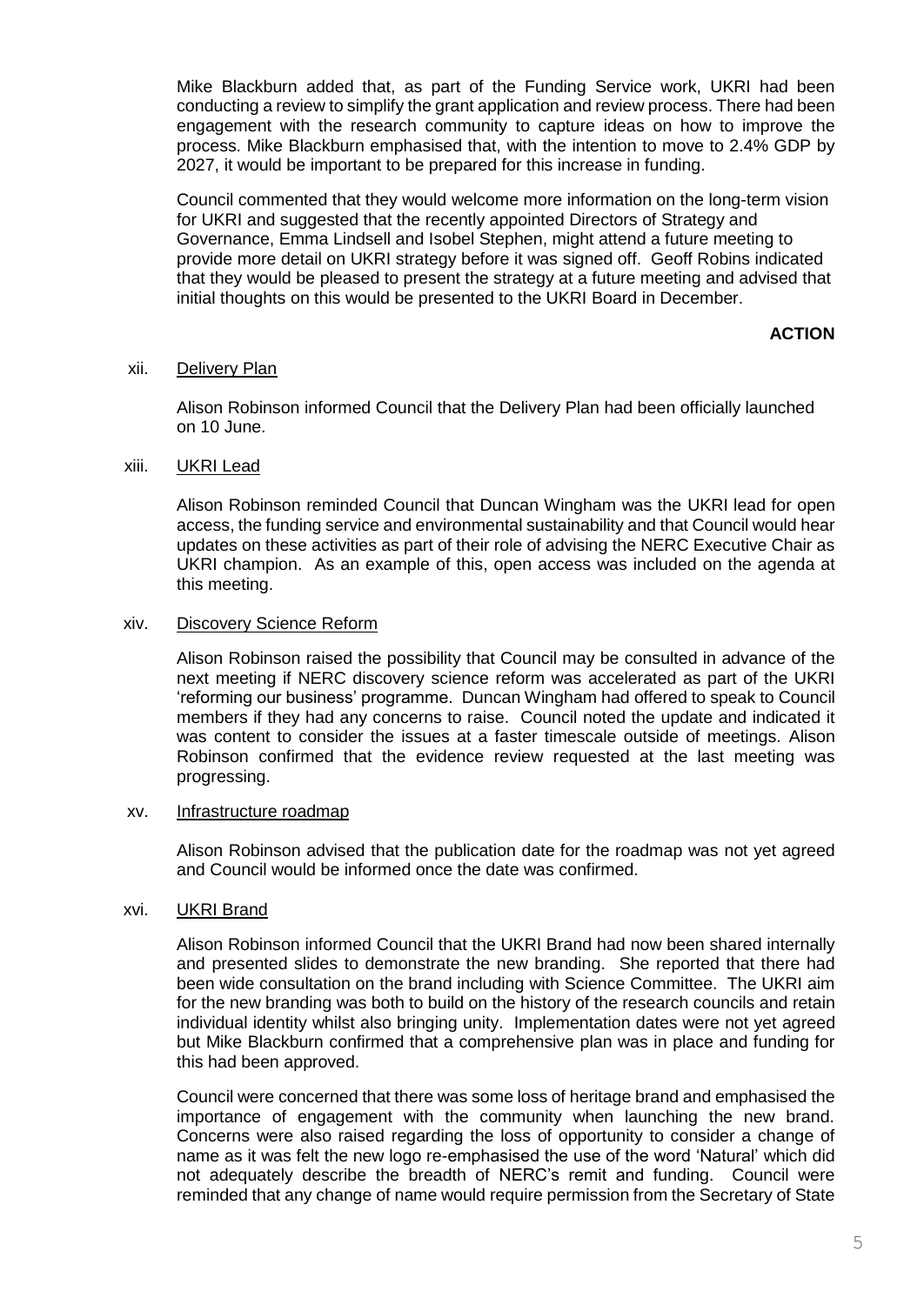as it was set in the Higher Education and Research Act (HERA).

xvii. EU Exit

Council asked whether there was any update on the preparations for EU exit and were advised by Geoff Robins that plans were in place and on track. Communications were being led by BEIS with UKRI keen to ensure timely communication.

On the issue of communications more widely, Council queried whether the centralisation of the communications function was able to provide sufficient resource given the topicality and increased public interest in environmental issues. Alison Robinson reminded Council that the communications function was now led by UKRI and wider discussion was planned for the December meeting on communications. Geoff Robins acknowledged that the new function had taken some time to establish and that there were some tensions which were recognised and that effort was being made to ensure the balance was right.

## **3. NERC Council outcome of the annual self-assessment (NERC 19/26)**

- 3.1 Alison Robinson introduced this item which was reporting on the outcome of the first UKRI NERC Council annual self-assessment. Council were being asked to comment and agree the proposed actions.
- 3.2 Council noted that the question of diversity remained relevant and that this should be discussed once the outcome of the interviews were known noting Alison Robinson's advice that the business diversity should be improved.
- 3.3 One of the issues of concern raised by the self-assessment was the relationship with UKRI. Alison Robinson invited Geoff Robins to address this aspect of the feedback.
- 3.4 Geoff Robins advised that the two new Strategy Directors were focussing on the strategic framework which included improving interaction with the research councils.
- 3.5 Council acknowledged that the relationship between UKRI and NERC was improving and emphasised the importance of ensuring that the research councils continued to work collaboratively. Geoff Robins reminded Council that it was his role as the UKRI observer at NERC Council meetings to ensure a robust relationship between NERC and UKRI central and that he would provide updates on UKRI strategy development at future meetings.
- 3.6 Council suggested that having a common topic on which councils could unite would also be helpful and noted that, whilst the annual all-Council meeting had been useful, it had been difficult to have any useful discussion in such a large group. Council suggested that hosting an annual meeting with just one other Council including a joint dinner might be more beneficial. Mike Blackburn commented that a joint dinner between EPSRC and Innovate UK Council members had been held earlier in the week and the Executive agreed to consider this. NERC to consider which Council initially to pilot a joint dinner with.

#### **ACTION**

3.7 Council noted that the area of prioritising funding distribution between the disciplines had not scored as highly as some of the other responsibilities under the Terms of Reference section of the self-assessment. Phil Heads advised that Science Committee had also requested some up to date analysis on disciplinary investment to inform their advice to Council. This was one of several 'balance of funding' issues which Council would be invited to discuss once Spending Review outcomes and forward budgets were known. Council suggested that any discussion needed to take account of funding across disciplines as well as within disciplines, and consider cross-disciplinary goals given the focus on the way we are collectively working. Alison Robinson confirmed that a broader discussion would be held once the Spending Review outcome was known and funding disciplines would be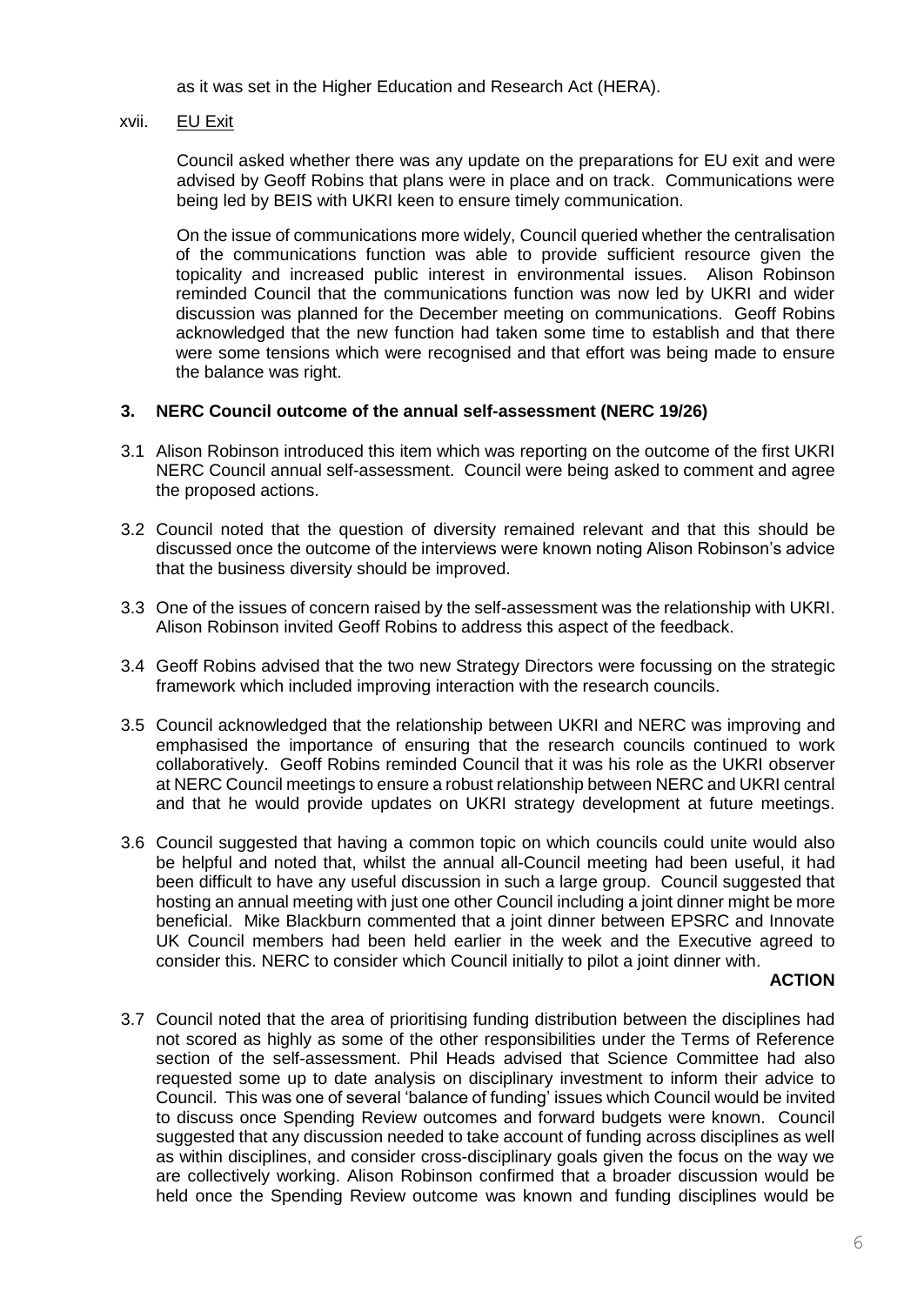added to the rolling programme of business.

## **Items for discussion**

- 4. **Terms of Reference for Science Committee and the NERC Advisory Network (NERC 19/27)**
- 4.1 Alison Robinson invited Phil Heads to lead on this item to introduce the Terms of Reference for Science Committee and the NERC Advisory Network (NAN).
- 4.2 Phil Heads reminded Council that the creation of UKRI had provided NERC with an opportunity to become more agile in its governance and decision making and that the changes to Science Committee and NAN were agreed as part of this exercise.
- 4.3 Phil Heads informed Council that Science Board had evolved to become Science Committee and had now met twice in its current format. The membership was evolving to bring in new skills with interviews being held in October for a new Chair.
- 4.4 Phil Heads advised Council that the standing advisory groups within NERC had been disbanded to form the NERC Advisory Network which would provide a range of expertise to draw upon for a variety of purposes. The network had now been recruited to and its first annual induction meeting would take place in November.
- 4.5 Council were being asked to agree the formal Terms of Reference for both the newly constituted Science Committee and the NAN.
- 4.6 Council were supportive in principle but asked for further clarification on the purpose of the NAN as the bullet points were somewhat vague. Council expressed a specific concern that this might limit the diversity of applicants especially those new to NERC. It was recommended that more specific examples of the sort of work the NAN would be asked to do were included in the terms of reference and induction meeting as they were identified.
- 4.7 Under the Science Committee Terms of Reference, Council queried its purpose with regard to addressing government, UKRI and NERC strategic priorities as there appeared to be an overlap with the role of Council. Phil Heads confirmed that the role of Science Committee was to provide advice to Council rather than duplication of effort and he agreed to make this clearer.
- 4.8 Council raised the issue of responsibility for decisions with regard to National Capability (NC). The paper stated that the Executive retained responsibility for NC funding decisions and Council expressed concern that this appeared to be a loss of the scrutiny which had previously been in place. Phil Heads advised that Science Committee had looked at the mid-term evaluation of the NC Science Multiple Centre awards so they retained a role although it was agreed that the role of the committee with regard to NC would be made more explicit in the Terms of Reference. Council agreed that National Capability was an area which required fuller discussion and it was agreed to add this to the rolling programme.

## **ACTION**

4.9 Council commented on the membership of Science Committee and referred to a previous arrangement where a Council member would attend Science Board to ensure connectivity. Phil Heads advised that the Science Committee Chair provided connectivity by attending Council meetings with Science Committee members attending the annual retreat. Council requested that the Science Committee terms of reference explicitly allow a Council member to attend Science Committee, and suggested that this could be on a rotational basis.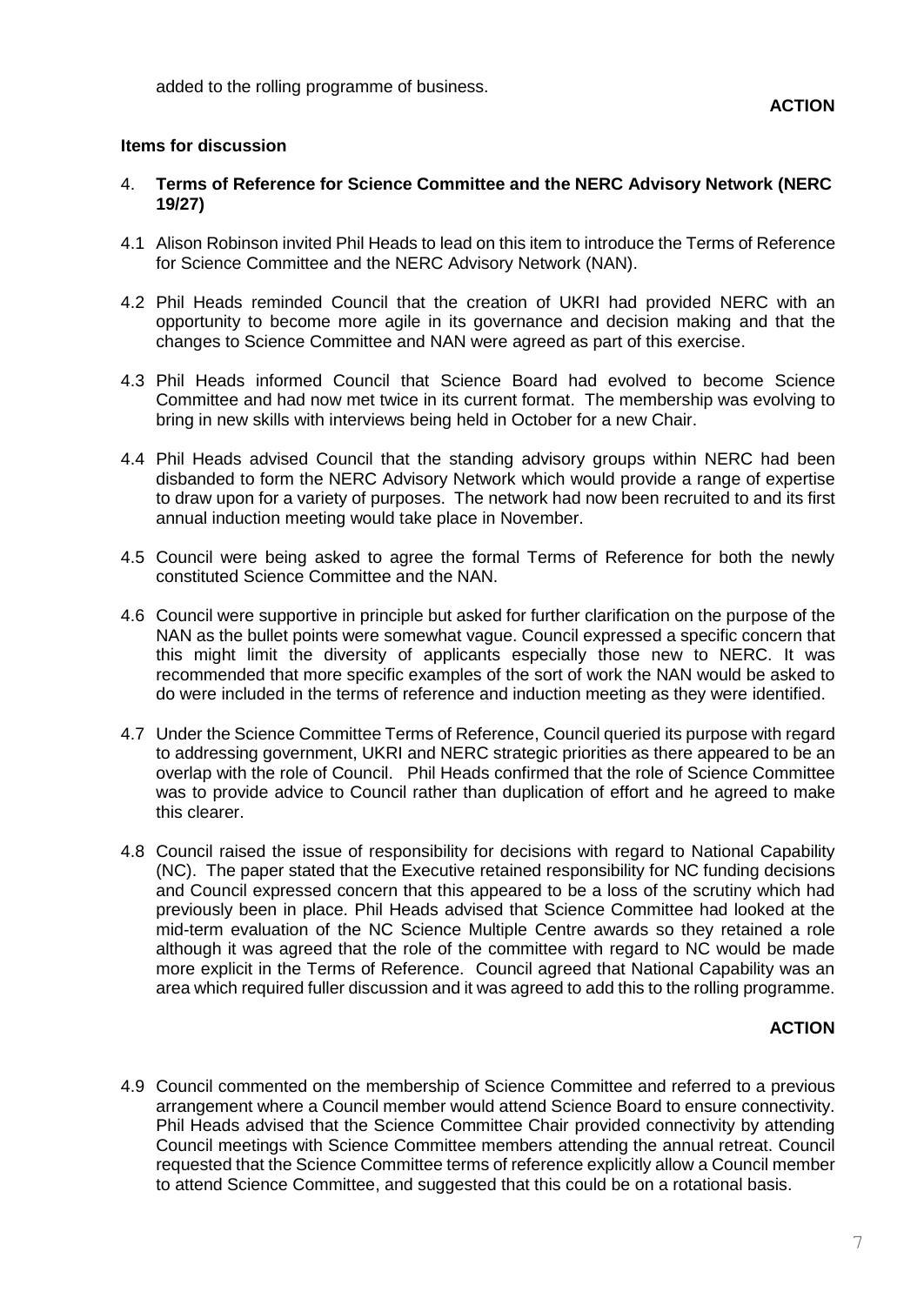- 4.10The NAN Terms of Reference were agreed with the expectation that diversity of membership, especially internationally, was considered and drafting improved to encourage new applicants. In response to a query regarding the success of the recruitment exercise, Phil Heads advised that 86 applications had been received with 29 being asked to join the NAN in addition to the members who had transitioned from the disbanded advisory groups.
- 4.11The Science Committee Terms of Reference were agreed subject to clarifying the roles with regard to their role in addressing strategic priorities; consideration of whether the wording was sufficiently powerful in the National Capability area; and the Terms of Reference would be re-drafted to allow Council member attendance at Science Committee. **ACTION**
- **5. Commissioning strategic research to address NERC Delivery Plan ambitions (NERC 19/28)** *(Slides item 5, September 2019)*
- 5.1 Council agreed to a request from Alison Robinson to ask Mike Blackburn to Chair this item to allow her to focus on the detail. Mike Blackburn thanked Council and explained that Council were being asked to confirm that they were confident that the emerging gaps were sufficiently robust to move to the next stage and that the agreed process was being followed. Hannah Collins observed this item.
- 5.2 Alison Robinson introduced the item and reminded Council that the process had been agreed at the meeting in June with initial focus on the gap analysis identified as the first area to ensure is robust to allow the remaining steps to follow. Alison Robinson presented slides to demonstrate the methodology which had been used for both a quantitative and qualitative analysis of the NERC portfolio mapped against the Delivery Plan ambitions. Alison Robinson explained that a double mapping of spend against a primary and secondary ambition had proved useful for the quantitative analysis and confirmed that control mechanisms had been put in place to ensure consistency. She then outlined the findings from the qualitative analysis, which had proved beneficial in confirming gaps indicated by the qualitative analysis, and also identifying delivery plan ambitions where there were specific gaps within portfolios that may need to be addressed at the next stage of prioritisation.
- 5.3 Alison Robinson also noted that the process had demonstrated areas of strength across the NERC portfolio. Council agreed that while these were not relevant to the discussion today on gaps, these would provide useful context for the next stage of the process, prioritisation.
- 5.4 Alison Robinson explained that the mapping exercise had been thorough, using expertise drawn from across NERC. A separate team in NERC had provided challenge and guidance throughout the mapping process. This meant the findings were robust and could be presented to Council with confidence. Council were reminded that the intention was for the identification and prioritisation process to be conducted annually going forwards, and so a robust, replicable process was important.
- 5.5 Alison Robinson advised that feedback from Council would be used to refine the gaps before this was used to begin the next stage, prioritisation. As agreed by Council in June, the proposed prioritisation would then be shared with Science Committee in November to inform its development before the proposed priorities were presented to Council for agreement at the December meeting.
- 5.6 Council were extremely supportive of the excellent analysis and appreciated having the evidence to inform their understanding. Council highlighted figure 3 within the paper as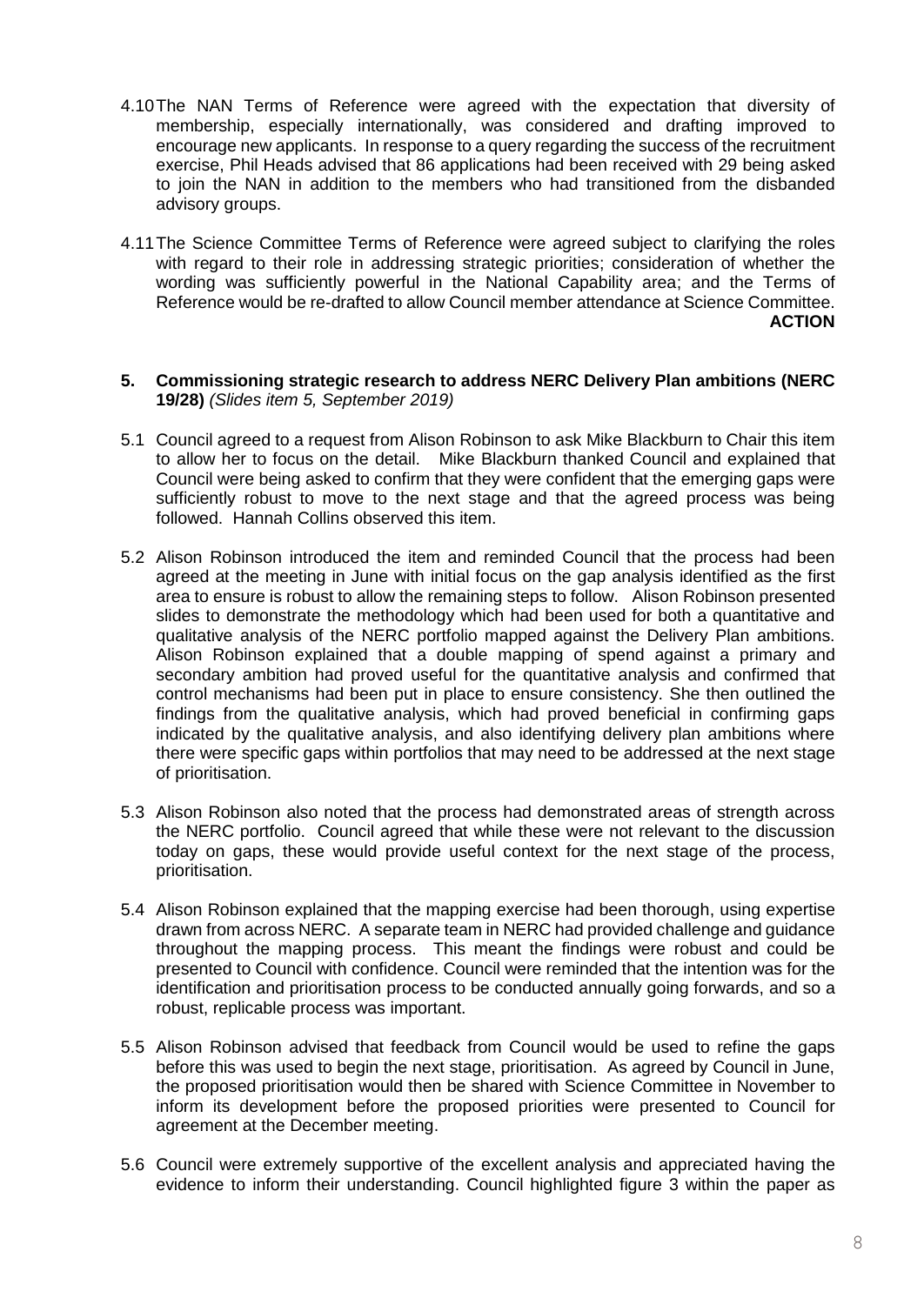particularly valuable in light of the earlier discussion regarding National Capability. Council noted that the exercise had identified areas of broad gaps against the Delivery Plan, noting that these were in areas where the Delivery Plan specifically sought to move NERC in new directions. The broad gaps identified were across areas including environmental solutions, productive, resilient and digital environment with specific gaps in delivering our ambitions in pushing the frontiers of understanding and resilient environment. Council noted that the mapping had focused on inputs (funding). This was important for this mapping stage, but Council requested that the prioritisation stage be brought to life by including examples of the impact of NERC funding so that the discussion could focus on desired outputs rather than being informed solely by inputs.

- 5.7 Council raised one potential concern with the mapping exercise in terms of the categories used and the possibility of the Delivery Plan ambitions not being crisply worded enough to ensure consistency of mapping. Alison Robinson advised that there were internal controls in place through the mapping exercise to ensure consistency, and that the exercise had been useful in determining where changes might need to be made when reviewing the Delivery Plan.
- 5.8 Council queried whether NERC had sufficient analysis of other technology within UKRI, for instance within MRC, when looking at the Digital Environment priority, noting it would be useful to ensure we were well informed. Alison Robinson confirmed that this had not been included in the mapping exercise but could be factored in at the prioritisation stage. Council also asked whether NERC investment in the Met Office and NERC Supercomputer Nodes (MONSooN) had been included in the exercise and it was confirmed that it had.

# 6. **The UKRI Open Access Review (NERC 19/29)**

- 6.1 [*Rachel Bruce joined via videoconference for this item].*
- 6.2 Alison Robinson explained that Duncan Wingham was leading the Open Access (OA) review on behalf of UKRI and wanted to provide an update for Council to gain their input and guidance as part of the consultation process. Alison Robinson invited Rachel Bruce, Head of Open Research, UKRI to lead on this item.
- 6.3 Rachel Bruce advised that the draft future open access policy was being shared in advance of the public consultation. Council were invited to raise any issues which should be considered as part of the consultation phase which was due to start in October and close in January 2020. The intention was to publish the policy in late Spring 2020 and it would apply to publications at the point of publication from 2022, although there were differences for monographs which it was proposed are part of the OA policy.
- 6.4 Rachel Bruce explained that one of the main differences from the current policy was the move to a zero embargo policy for 'Green' OA, which aimed to result in open access for all peer-reviewed articles. Additionally, whilst the existing policy placed a preference for 'Gold' OA, the new policy would regard either 'Gold' Open Access or zero-embargo 'Green' open access to be equally permissible if they met the aim of immediate OA.
- 6.5 Council commented that, whilst the zero embargo was a more stringent requirement, the loss of gold as the preferred route raised a concern. Whilst green was always a possible route it was previously not emphasised and this would be quite an important change for the community both financially and in the way in which people responded to the revised policy. There was a concern raised that the 'Green' route might not be of the same quality in terms of discoverability of content.
- 6.6 Rachel Bruce stated that the intention was to identify minimum standards associated with 'Green' repositories that would need to be met to be considered compliant. Discussions with publishers had indicated that they saw a continued future in the 'Green' route, even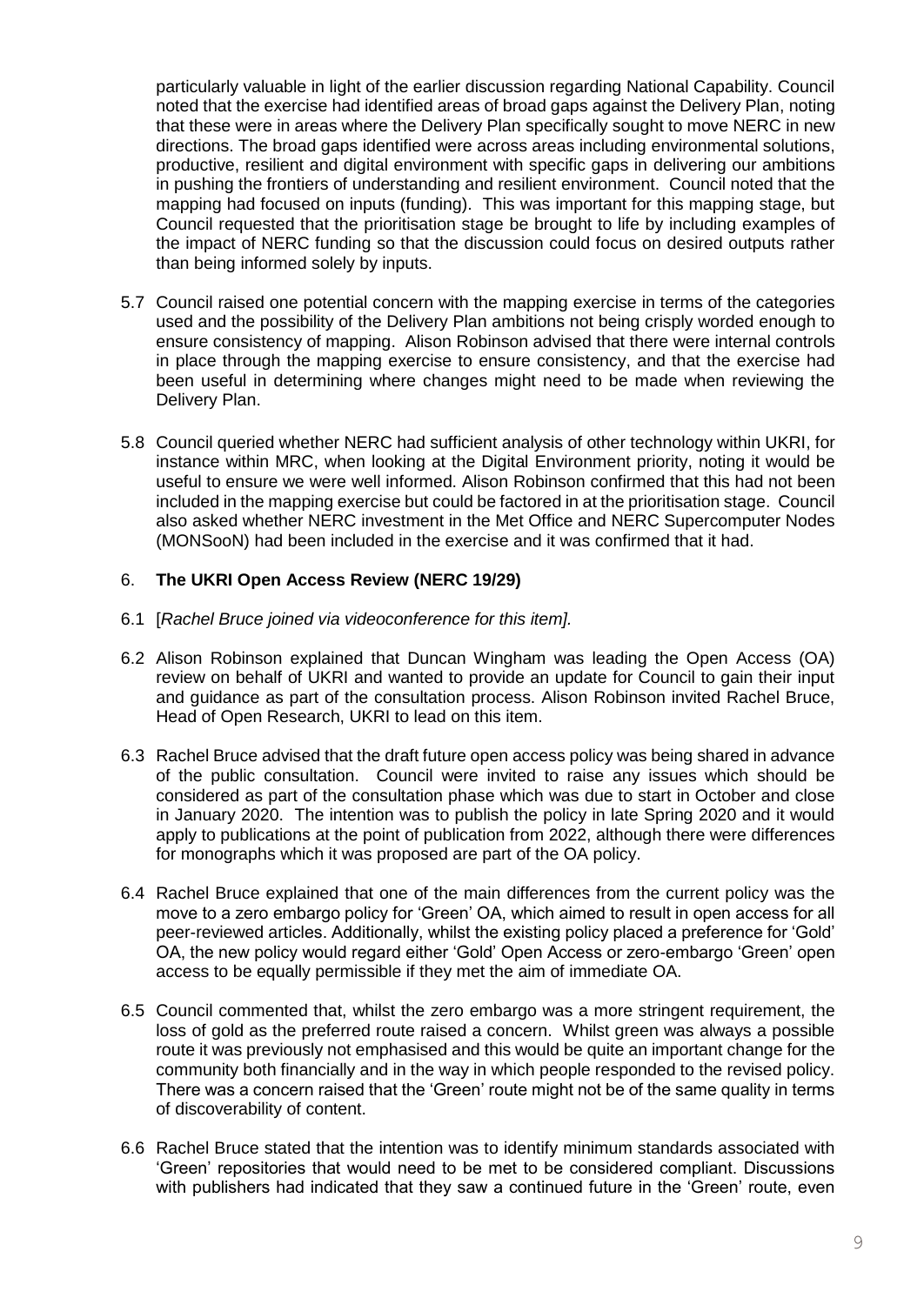with zero embargo.

6.7 Council noted the direction of travel of the revised policy and supported the open consultation on this topic.

# **7. Strategic Business Engagement (NERC 19/30)** (*Slides item 7, September 2019)*

- 7.1 Alison Robinson introduced this item which followed on from discussion at the Council retreat earlier in the year relating to increasing strategic business engagement to foster advocacy to meet the ambitions of the Delivery Plan. Council were being asked to agree the proposed approach, confirm that the work carried out so far was moving in the right direction and identify any gaps. Jo Thompson observed this item.
- 7.2 Alison Robinson presented slides which provided the rationale for the increased activity in this area and how it would build upon the success NERC had previously enjoyed when working with business. Alison Robinson explained that the proposals were to:
	- i. Establish a new business forum to replace the now disbanded Innovation Advisory Board which would engage senior decision makers and directly seek industry insight and advice. Events would be held around a theme and would be held no more than quarterly. The first example of this had been a business breakfast held prior to the RRS *Sir David Attenborough* ceremony which had proved successful.
	- ii. Create a 'NERC alumni' community focused on those who use their environmental science background in industry. The community would be self-identifying and the aim would be to bring them together at an annual event to create networking opportunities and keep them in touch with NERC science. NERC would benefit from understanding their business needs from a broad range of industry.
	- iii. Create a suite of engagement tools for business to help to make environmental science more accessible to industry.
	- iv. Draw on the strong assets that were identified through routine cohort tracking for PhD students and investigate who in the NERC funded community had useful business links and in which areas.
- 7.3 Council were supportive of the suggested approach and queried whether the intention was to work with international as well as national companies. Alison Robinson agreed that this should be factored into implementation planning and commented that additional emphasis on SMEs would also be considered.

#### **ACTION**

- 7.4 Gordon McGregor informed Council that he had previously been involved with a private sector business forum which had concentrated on both short term issues which were affecting the business and a forward look at the issues which were going to affect the business in 10-15 years' time. Alison Robinson asked if the Executive might draw on his experience and it was agreed to discuss this outside of the meeting.
- 7.5 Council also noted that there may be some barriers to academics sharing their expertise with business in private sector forums. Council asked the NERC Executive to consider how to overcome any barriers ensuring that there were no constraints to academic participation at the NERC forum.
- 7.6 Council agreed the proposed approach and asked Alison Robinson to consider how to link to the insights that might arise from engaging HEIs within the newly formed NERC Strategic Partnerships directorate.

#### **ACTION**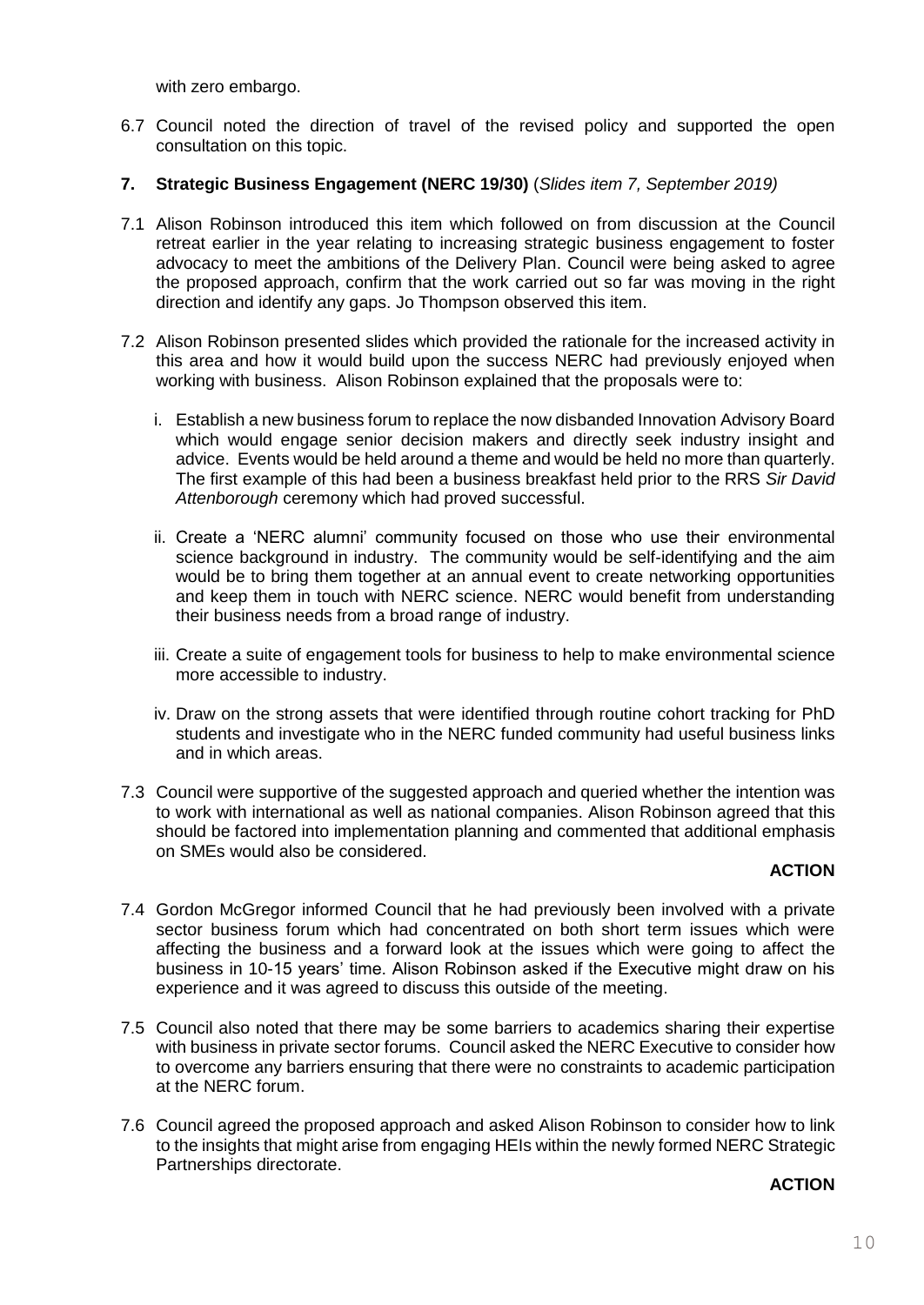# 8. **Spending review (Oral)**

- 8.1 Phil Heads presented this item, building on earlier comments from Mike Blackburn (item 2.1 xi), and reminded Council that NERC was still working towards the 2.4% target although there remained uncertainty in planning ahead with a budget which was only agreed until March 2020.
- 8.2 Phil Heads advised Council that the spending review pitch was being led by UKRI and that they were building a compelling case. A key element of the pitch was to ensure the capacity to enable the volume of new science were the 2.4% target to go ahead.
- 8.3 Alison Robinson added that the UKRI pitch was framed in broad themes rather than budget lines. The pitch contained a lot of discussion of net zero which provided a lot of opportunities for NERC. Alison Robinson advised that negotiation of individual budget lines would follow at a later stage.
- 8.4 Mike Blackburn added that environmental science featured heavily in the pitch although in a cross-collaborative sense rather than a focus on individual councils. Mike Blackburn confirmed that the submission would state the importance of multi-year budgets to enable UKRI to work more strategically.
- 8.5 Council cautioned that there was no guarantee of the 2.4% Government target materialising. The historical positive correlation between publicly funded research investment and private sector spend had slowed down in recent years, so that leveraging private spend to achieve the overall 2.4% target may become harder.
- 8.6 Mike Blackburn confirmed that to reach 2.4% GDP would require both private and public funding and emphasised the importance of the increase in funding to enable the UK to compete internationally.
- 8.7 Alison Robinson confirmed that NERC would continue to prepare for a 2.4% scenario acknowledging the need to build capacity. Alongside this, NERC would also plan for other possible outcomes of the spending review.

# **9. NERC financial forecasts (NERC 19/31)**

- 9.1 Nigel Bird advised Council that he intended to maintain both the existing format and commitment to transparency in his Council report.
- 9.2 Nigel Bird informed Council that the report contained an update on the finance position.
- 9.3 Nigel Bird also advised that there was an emerging opportunity to increase spend on Official Development Assistance (ODA) to balance the portfolio.
- 9.4 Nigel Bird explained that budget uncertainty remained and the affordability of inflationary increases in a flat budget would need to be addressed but would be dependent upon the outcome of the Spending Review.
- 9.5 Finally, Nigel Bird drew Council's attention to the success NERC had enjoyed in securing funding from the UKRI collective funds which were detailed in annex A of the paper.
- 9.6 Council raised the issue of where the RRS *Sir David Attenborough* would be based when in the UK and whether there would be opportunities to combine and optimise the use of the facilities. Nigel Bird confirmed that the ship would be based at Cammell Laird for the next two years but was formally registered in Stanley, Falkland Islands. It was suggested that